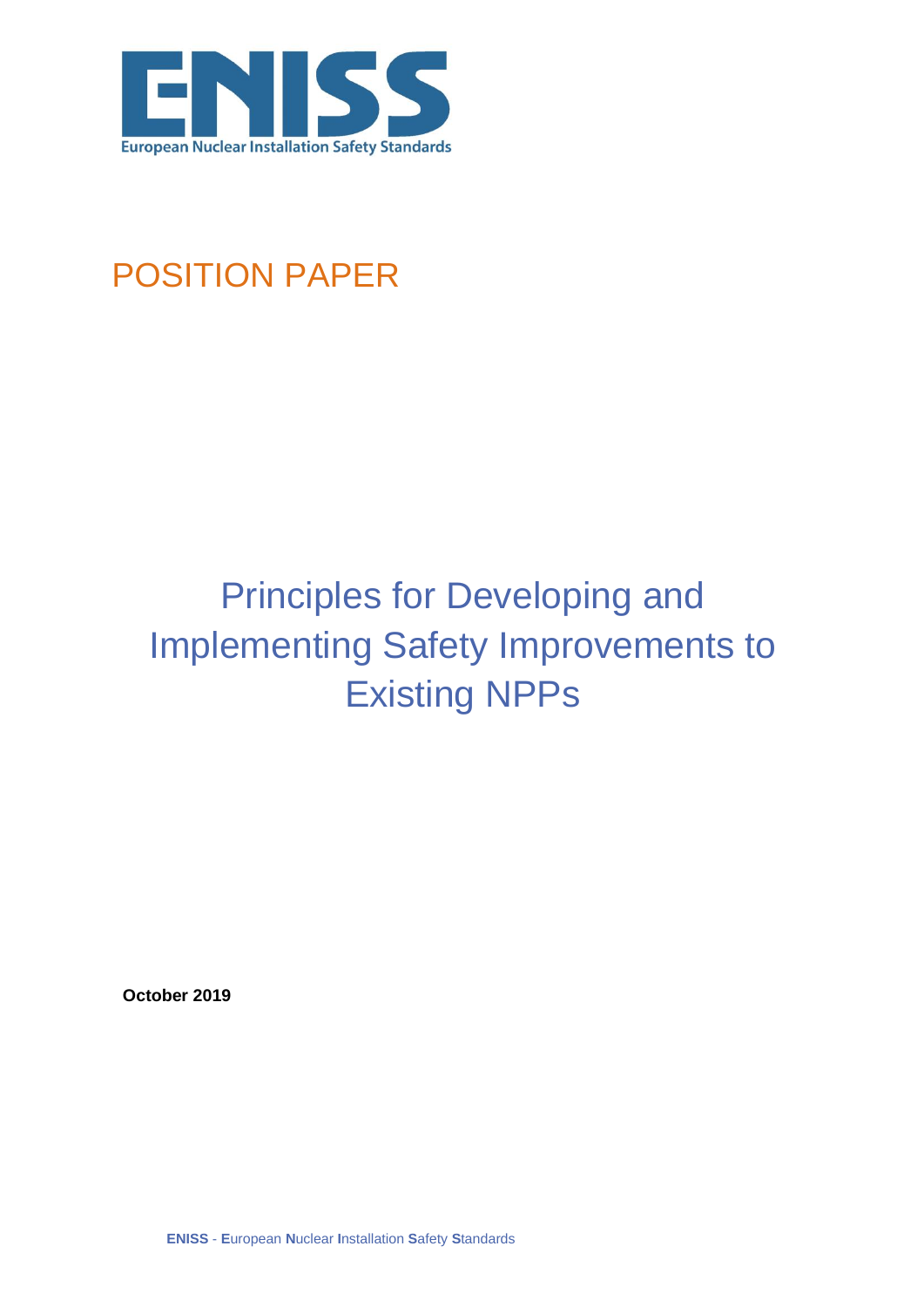

### **Summary**

This document provides an overview of the ENISS common licensee understanding of what constitutes good practice when developing and implementing safety improvements during the lifetime of a Nuclear Power Plant (NPP).

To develop this position paper, the experiences of ENISS members have been collated and reviewed in order to identify good practices to adopt and pitfalls to avoid. To communicate the common position, six principles have been developed which cover:

− The need for a positive licensee to regulator relationship

Principle 1: *The development of Reasonably Practicable risk informed safety improvements under a framework of periodic safety review and continuous improvement is best achieved where a mature, outcome focussed regulator and licensee environment exists*

− The need to be able to optimise the priorities of different safety improvements

Principle 2: *The licensee's portfolio of safety improvements should be adaptable to changing circumstances throughout the lifecycle of the plant*

The need for a robust yet flexible safety improvement lifecycle

Principle 3: *Each safety improvement initiative follows a proportionate development process through which options are proposed and evaluated as the design is progressed from identification of an issue, through options definition, concept design, detailed design and implementation*

− The need to respect and remain suitably aligned with the original Design Intent

Principle 4: *Safety improvements must be evaluated against a thorough understanding of the original balanced Design Intent and current safety philosophy in order to avoid unintended consequences and safety disbenefit*

The need to be able to factor in the residual lifetime of the plant

Principle 5: *The remaining life of the station must be factored into the optimal solution for a particular safety issue*

The need for timely implementation of safety improvements.

Principle 6: *Safety improvements should be implemented on Reasonably Practicable timescales; prioritised according to relative safety benefit and taking into account reasonable constraints*

These principles complement those contained in the ENISS companion position paper covering the concepts of Cost Benefit Analysis, Reasonably Practicable and Risk Informed.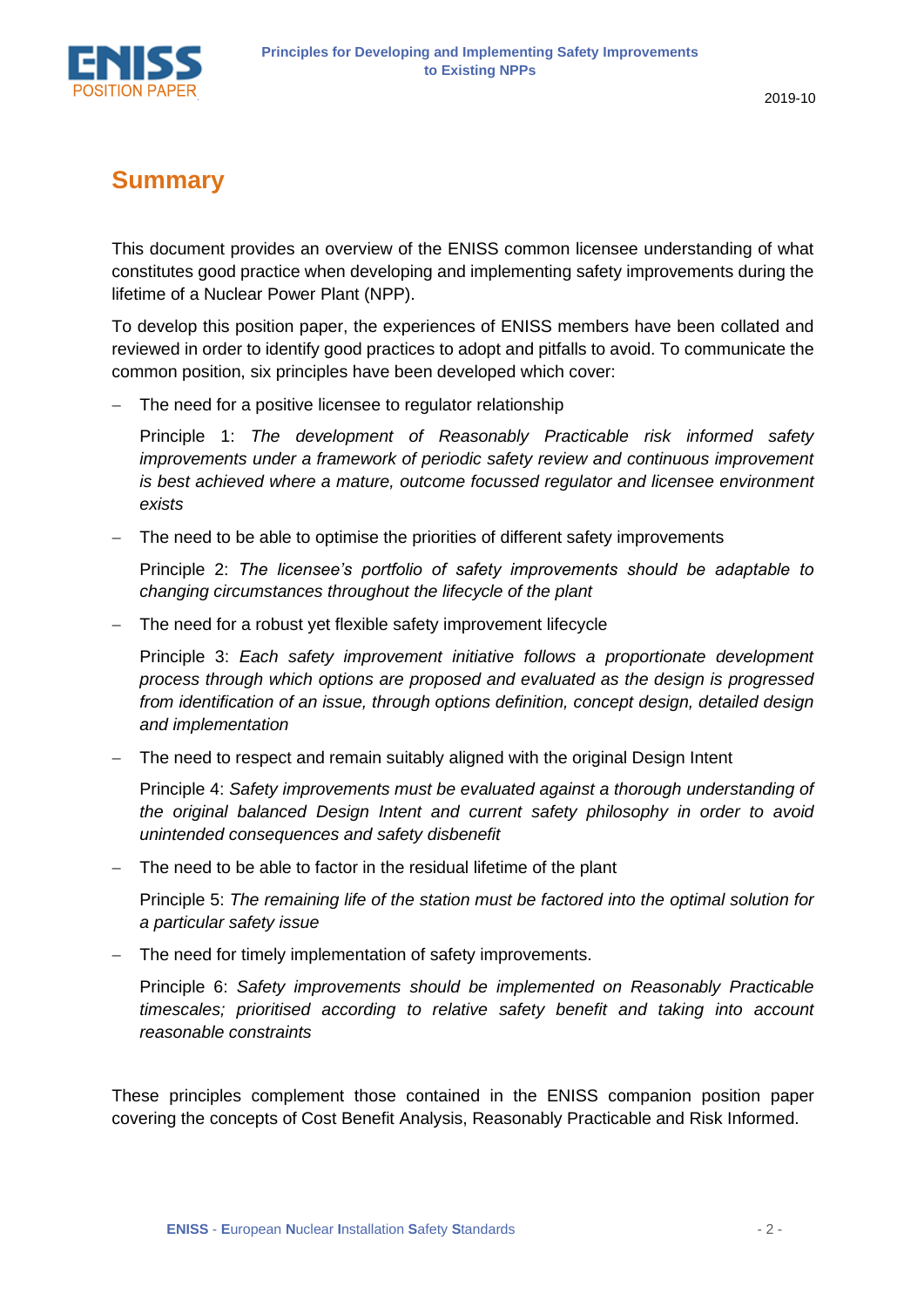2019-10

### **1. Identification of Safety Improvements - General Introduction**

The IAEAs Fundamental Safety Principles SF-1 [1] states "The fundamental safety objective is to protect people and the environment from harmful effects of ionizing radiation". To reach this general objective, ten fundamental principles have been formulated. The fifth principle states that "Protection must be optimised to provide the highest level of safety that can reasonably be achieved". Human activities and natural phenomena present risks and are possible sources of harm. The term 'risk' implies that harm to people and the environment needs to be considered both in terms of the magnitude of the possible harm and its likelihood. Safety is achieved by ensuring that risks are maintained As Low As Reasonably Practicable (ALARP) throughout the lifetime of the plant. To achieve this, all such risks, whether arising from normal operations or from abnormal or accident conditions, must be assessed (using a graded approach) a priori and periodically reassessed throughout the lifetime of facilities and activities. This principle gives rise to the requirement for continuous improvement which leads to the consideration of safety improvements throughout the lifetime of the plant.

There is a relatively wide range of ways in which national legislation describe, licensees apply and regulators accept approaches to periodic safety review, continuous improvement and resultant safety improvements. Whilst in some countries a more permissive and outcome focussed licensee to regulator framework exists, in others a more prescriptive and rule based approach is adopted. Despite these national differences, the nuclear safety objectives remain well aligned globally, and furthermore, on a European wide basis, legislation such as Nuclear Safety Directive 2014 [2] ensures that risks are maintained ALARP.

This document gives a short overview about the ENISS common licensee understanding of what constitutes good practice when developing and implementing safety improvements during the lifetime of a NPP.

The following section 2 outlines the range of common approaches to periodic review and identification of safety improvements. Sections 3 and 4 summarise common licensee experiences highlighting areas of good practice and potential pitfalls. Section 5 then draws out a set of key principles for a successful approach. Note that these are intended to complement the principles laid out in the ENISS companion paper covering the concepts of Cost Benefit Analysis (CBA), Reasonably Practicable (RP) and Risk Informed (RI).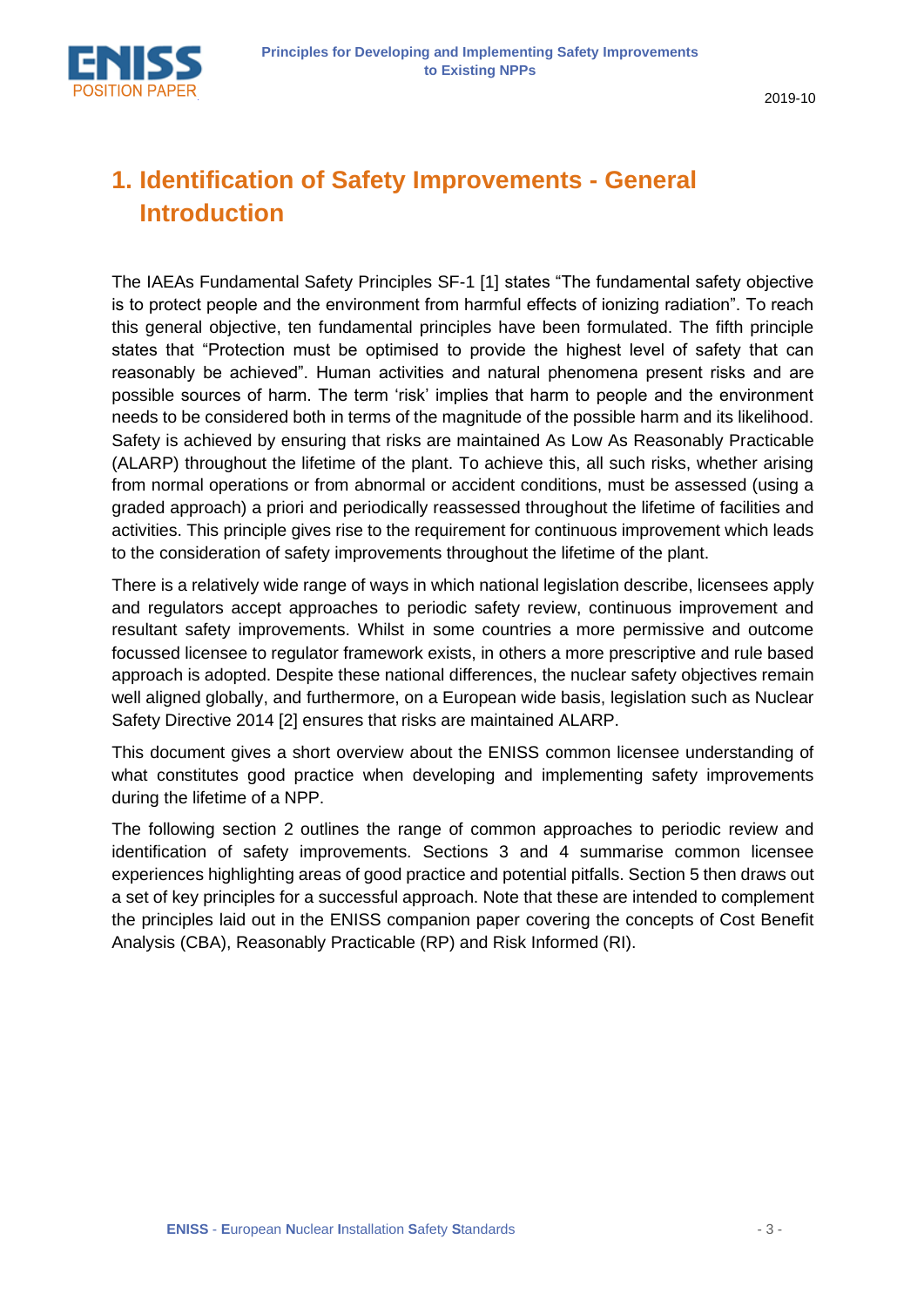

### **2. Definitions, Existing Framework and Documents**

There are several concepts and associated programmes that lead to the development of safety improvements during the lifetime of a NPP. The key ones are defined as follows:

*Continuous Improvement:* Continuous Improvement is a term generally used to describe the concept that a licensee's organisation and the NPPs that it is responsible for are continually implementing changes to improve nuclear safety over time. This is in response to changing circumstances, OPerating EXperience (OPEX) and new knowledge, with the objective of optimising the plant, processes and people in support of maintaining nuclear safety risks ALARP. The concept directly supports the IAEA's fifth fundamental safety principle; "The safety measures that are applied to facilities and activities that give rise to radiation risks are considered optimised if they provide the highest level of safety that can reasonably be achieved throughout the lifetime of the facility or activity, without unduly limiting its utilisation". There may be several programmes and processes within a licensee's organisation that would be considered continuous improvement activities and may be managed in an overall programme labelled as such. The term may also be used within the nuclear safety culture initiatives to promote an understanding and acceptance of the need for continual review of nuclear safety leading to change and improvement where required. Care needs to be taken not to create a culture of change for its own sake. Rather that change arises from identification of improvements that can be made to nuclear safety.

Potential improvements can range significantly from large engineering modifications to small scale process improvements and can arise from a range of improvement processes both formal (e.g. a systematic investigation following key OPEX) and informal (e.g. application of Human Performance tools on a particular job).

Given this range, different improvement proposals are treated differently according to the risks involved. For example, a small change to a process with little potential for unintended consequences may be implemented on short timescales via a document update and associated briefing. A large scale engineering modification which has the potential to unintentionally undermine the Design Intent may take several years of development via a structured design and safety case process, as well as design configuration management and consequential update of operational documentation. Licensees use a controlled process for such modifications [3] which usually employ a graded approach to quality according to worst case nuclear safety consequences in the event of inadequate conception or execution.

Implementation strategies can also be tailored to minimise risk. For example, an optimum plant state arising during a particular operational mode within an outage may carry the least risk for implementation. Alternatively, installation of replacement spares to deal with an obsolete component can be staggered in order to allow the replacement to be evaluated on the plant before replacing all such components.

Indeed, as reminded in ENISS position paper [4], even simple changes may introduce new risks. Safety impacts of the changes have to be evaluated (spurious events, human and organisational factors etc.).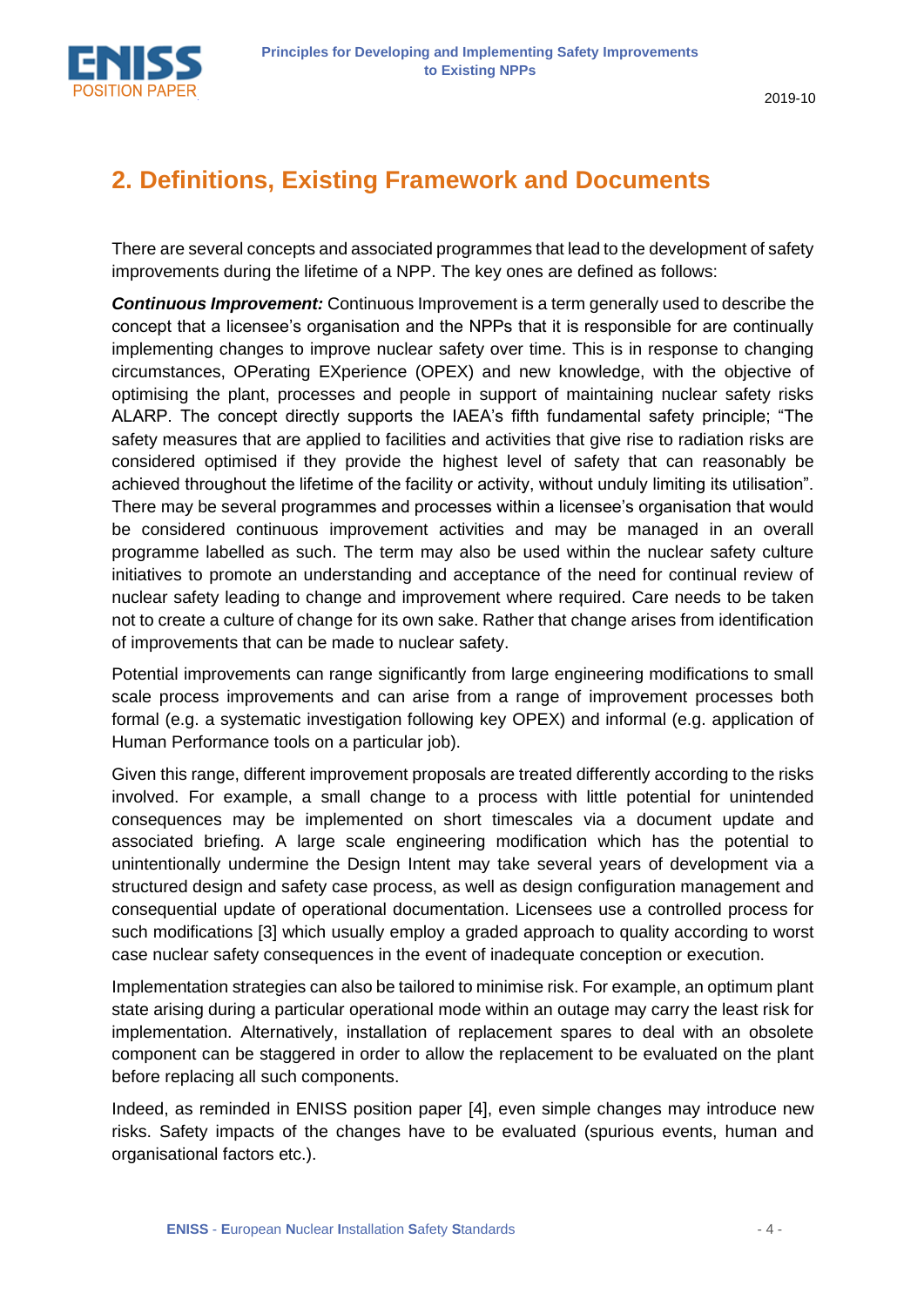

**Periodic Safety Review:** Notwithstanding all the continuous improvement activities that a licensee undertakes, there is also the need for a formal Periodic Safety Review which ensures that a licensee completes a systematic stand-back review of nuclear safety, usually on a 10 yearly basis, considering all aspects such as:

- Benchmarking the design against changes to standards, guidance and Relevant Good Practice.
- − Inspecting the plant to ensure that the actual configuration and design details match that contained in the associated safety documentation and analysis.
- − Checking that all relevant OPEX has been adequately captured and that associated plant fault frequencies used within the Probabilistic Risk Analysis (PRA) are representative.

Periodic Safety Reviews are a national regulatory requirement for a licensee to be allowed to start or restart the operation of a NPP. As such they undergo formal regulatory review and approval.

The benefit of PSR in addition to continuous improvement activities is the overall re-evaluation of nuclear safety with reference to an updated understanding of plant status and consideration of the most recent OPEX and developments in knowledge [5]. There can be indirect benefits from PSR with respect to developing and maintaining knowledge within an organisation.

*Operating Experience Feedback & Organisational Learning:* OPEX [6] is a key continuous improvement process whereby a licensee continuously assesses operational events and associated learning and considers what changes to Plant, Processes or Training may be required to enhance nuclear safety. OPEX may be generated internally within an organisation or received from external sources such as IAEA, WANO, Original Equipment Manufacturers, national regulators or other licensees. The term organisational learning encompasses all feedback and learning processes that a licensee may use, including those that may be more business efficiency focussed and which may only have an indirect benefit to nuclear safety.

*Other Safety Improvement Initiatives*: There are many other initiatives that may result in safety improvements being identified for NPPs. Examples are:

- − Benchmarking Programmes
- − Discipline Working Groups and Peer Review activities
- − 'Excellence' Programmes
- − Ageing Management Programmes
- − Equipment Reliability Programmes
- − Margin Management Programmes
- − Research and Development leading to new and improved knowledge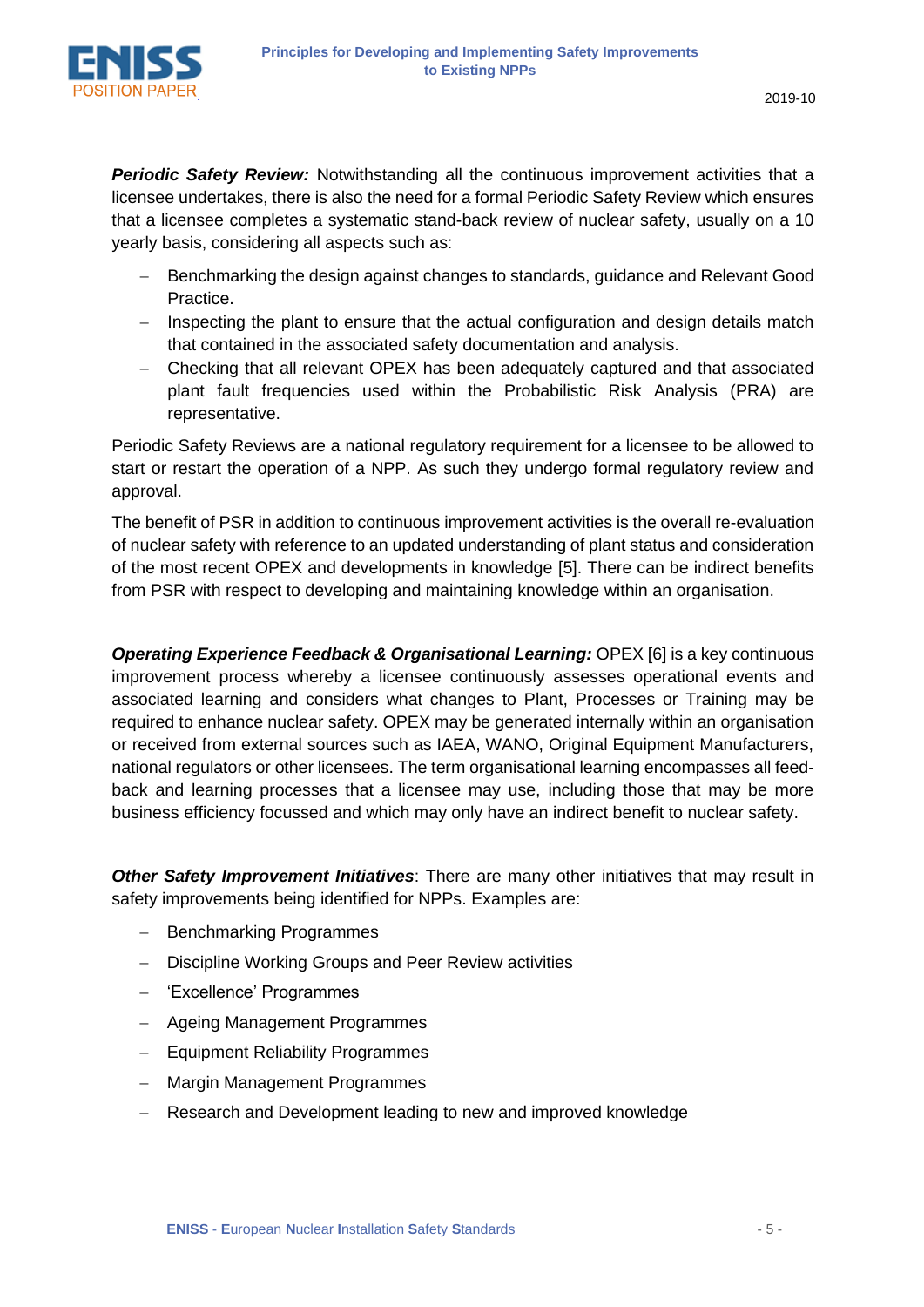

*Reasonably Practicable:* The definition of 'Reasonably Practicable' is fundamental to the overall safety objective of maintaining risks ALARP via continuous improvement/safety improvement programmes. This is considered in detail in the ENISS companion position paper covering the concepts of Cost Benefit Analysis, Reasonably Practicable and Risk Informed. From the ENISS point of view, Reasonably Practicable is interpreted in a way that necessary measures (to fulfil a certain requirement) should be taken unless the utility is able to demonstrate that the measures are unreasonable from a practicability point of view and provide only small safety benefits. In some cases it is supported by providing quantitative data in terms of PRA results, but most often a qualitative argument is presented involving engineering judgment and sound reasoning. The following diagram on figure 1 helps to communicate how Risk Informed, Reasonably Practicable solutions are determined from the suite of safety analysis information available.



**Figure 1: Risk Informed Approach**

*Relevant Good Practice (RGP):* The term 'Relevant Good Practice' (or equivalent according to the particular country) is often used within guidance and benchmarking exercises to establish where accepted practice lies for a particular issue in order to consider whether it should be adopted as a safety improvement for a particular NPP. The term needs to be used with care to ensure that it is not used in an inappropriate way. The ENISS perspective is that a Relevant Good Practice should be: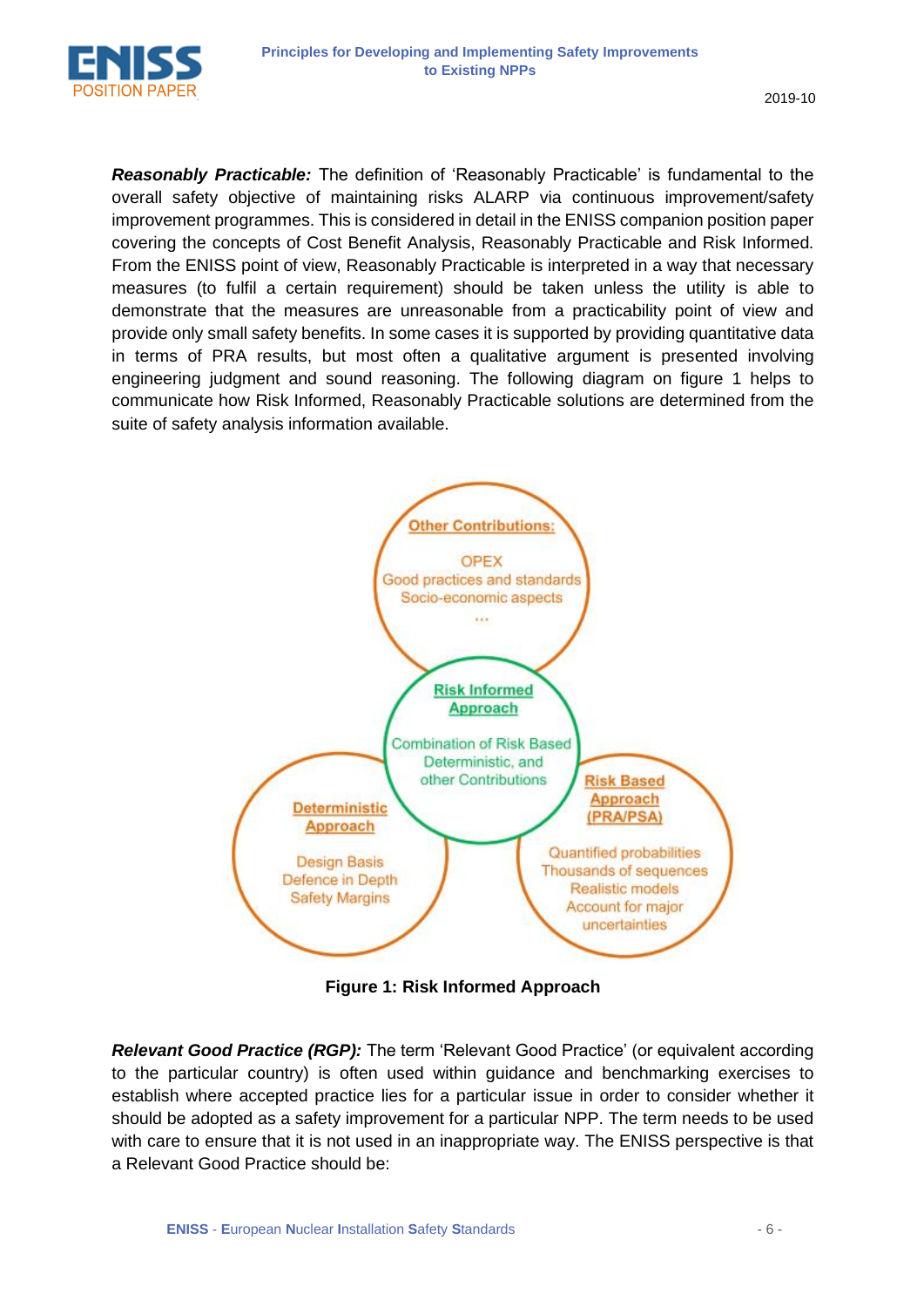

- − Applicable to the NPP design being assessed taking into account the full safety philosophy for the NPP including all layers of defence in depth (*Relevant*). For example, relevant Severe Accident measures are design type dependent.
- Have been critically evaluated as being worthwhile such that the time, trouble and costs of the RGP are significantly outweighed by the risk benefits (*Good*). Care should be taken not to embellish a RGP to the point that it becomes cost prohibitive.
- − Be adopted at a sufficient number of NPPs to be considered an accepted industry standard (*Practice*).

*Change in Regulatory Requirements: Changes to regulatory requirements can be a driver* for safety improvement. The majority of changes are generally incremental and relatively small and are developed as a result of new knowledge development, new NPP design development or as a result of OPEX. Generally, these changes should not lead to significant programmes of work as the requirement to back-fit to existing designs will only arise if there is significant risk benefit and the sudden discovery of significant safety gaps should not arise for an existing NPP with a mature safety analysis which undergoes regular review.

One notable exception where changes in regulatory requirements led to more extensive programmes of work was the worldwide response to Fukushima which led to a step change in the perception of risk and uncertainties and fundamental changes for how low probability, high consequence risks should be treated via provision of additional defence in depth resilience measures. As a result 'stress tests' have been performed worldwide in order to identify any vulnerabilities at nuclear installations which need to be addressed on short timescales. Longer term, the IAEA has also co-ordinated an industry wide response as captured within the Vienna Declaration on Nuclear Safety [7] which requires periodic review of the nuclear safety of existing NPPs against an updated suite of IAEA standards and guidance which are to be translated into national regulatory frameworks. The responsibilities of licensees, regulators and national governments to prioritise and continuously improve nuclear safety in accordance with this IAEA initiative and the activities of organisations such as WENRA and ENSREG has been reinforced in legislation such as EU Nuclear Safety Directive 2014 [2].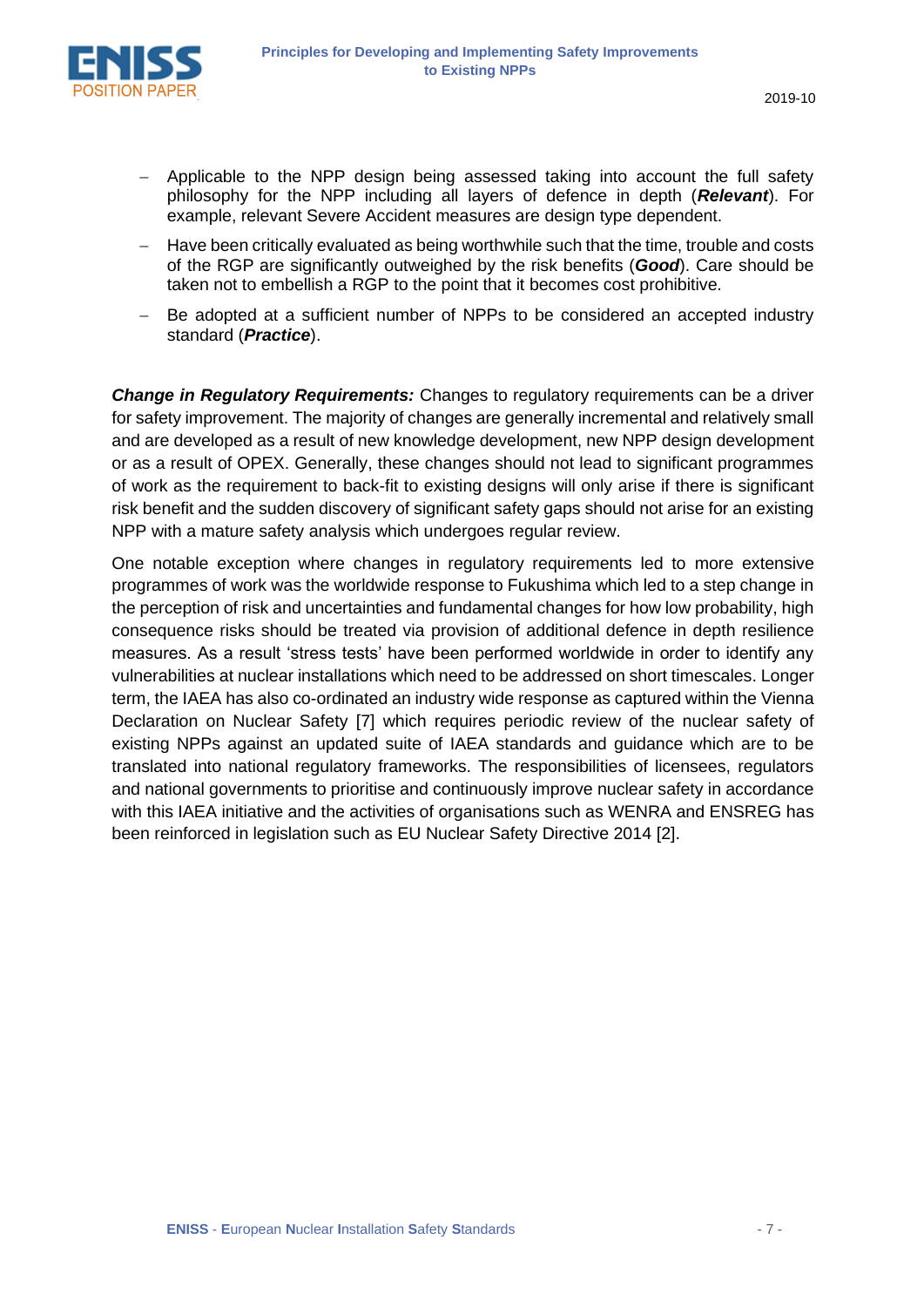

2019-10

### **3. Observations and Examples of Application**

The following observations and examples concerning the application of safety improvement processes have been collated from a set of questionnaires prepared by ENISS members and from a review of relevant literature. Of necessity, national experiences are summarised and generalised in order to draw out the themes and it is acknowledged that the full range of experience within each country will be much broader and more complex. Only key points have been repeated here where it assists the narrative in terms of developing the safety improvement principles presented in this document. No attempt has been made to systematically cover the same issues for each country.

**Common Experience:** For all licensees the requirement to assess and improve their NPPs (via PSR and on a continuous basis) is embedded within the licensee's arrangements via policies, procedures and guidance. These requirements are in turn largely derived from national and international requirements. Figure 2 shows a simplified diagram of the safety improvement process for a licensee and the influencing requirements and associated organisations.

The general experience is that potential safety improvements can be identified at any time from the range of assessment activities that are commonly undertaken (see Section 2 & Figure 2). Either a design vulnerability or weakness is identified from analysis work being undertaken for which improvement options need to be considered, or a standard safety improvement is identified, the suitability of which needs to be considered for a particular plant. Either way, detailed options need to be developed and evaluated to decide what, if anything, needs to be developed and implemented. At any one time several such potential safety improvements will be under consideration and each may be at different stages of development. This portfolio of work needs to be managed and optimised against available budgets, resources and timescales in order to maximise long term benefits for the plant.

A key finding from the ENISS assessment of safety improvement practices is that the national legislation and regulator approach that exists in a particular country can have a significant bearing on the approach to safety improvement adopted by a licensee. Across Europe, there is a spectrum of legislative approaches which range from prescriptive to non-prescriptive. Here, prescriptive is taken to mean that a more deterministic, rule based approach is employed as a starting point for consideration of safety benefits. Non-prescriptive regimes tend to be more outcome focussed and goal setting as a starting point.

Regardless of the starting point for consideration of safety improvements, the effectiveness of the national legislation, in the view of ENISS, is highly dependent upon the regulatory approach and the maturity of the relationship between regulator and licensee. If the regulatory practices are outcome focussed and flexible and permit the use of a risk informed approach when developing safety improvements, it tends to lead to a strong regulator/licensee relationship which can enhance nuclear safety overall.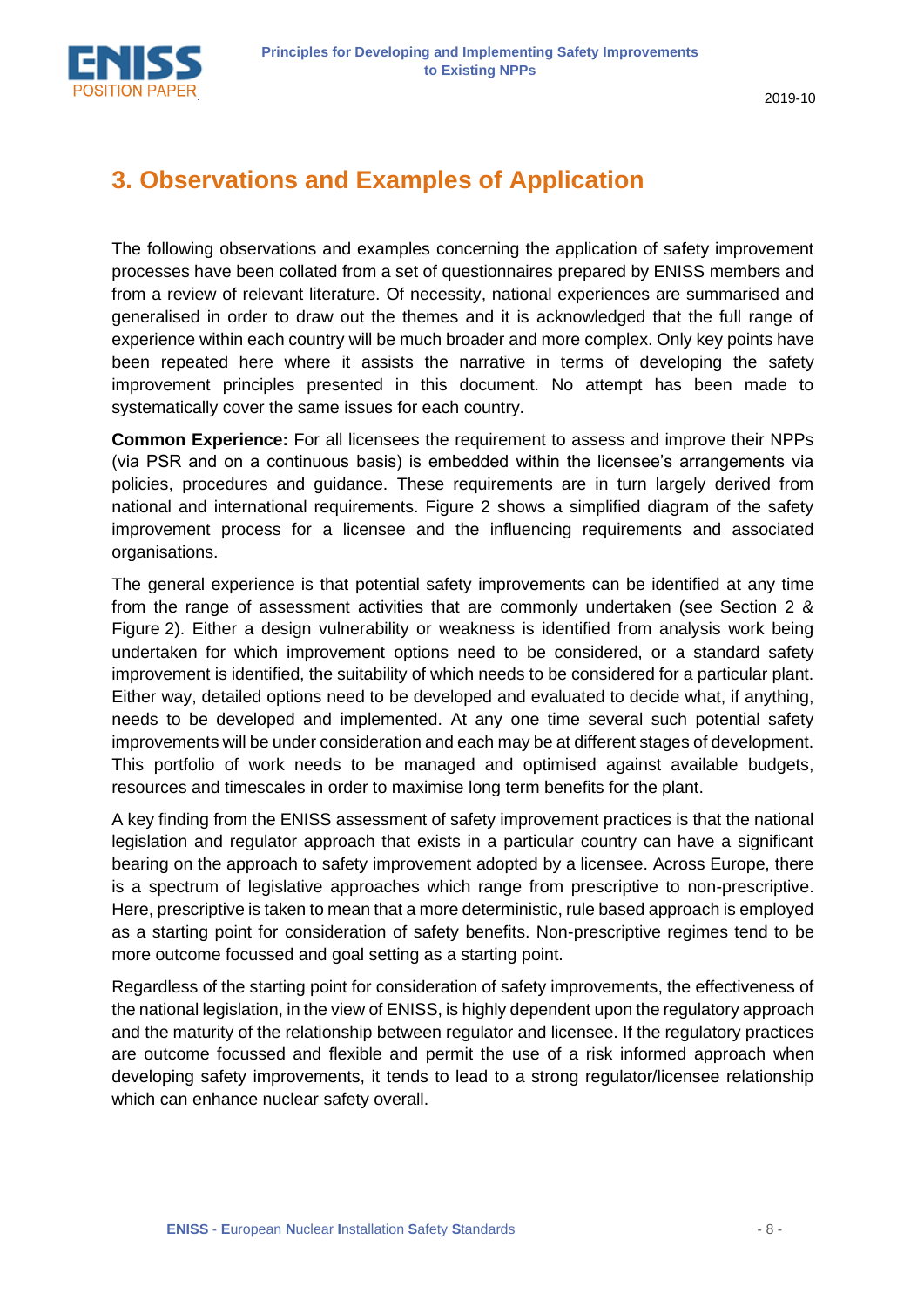

#### **Notable National Differences/Characteristics:**

*Spain***:** The legislative framework and regulatory regime within Spain is essentially prescriptive, which limit the use of a risk informed approach. This could lead to relatively rigid interpretations of international and national requirements which in turn leads to less opportunity to consider a range of options for treating each nuclear safety issue and to use risk informed tools such as cost-benefit analysis and PRA for determining optimal solutions.

*France*: The legislative and regulatory regime within France tends to be prescriptive in nature which can limit the use of a risk informed approach.

The existence of a large fleet of NPPs has a significant effect on how safety improvements are identified, evaluated and implemented. In practice, deployment on the fleet is subject to a firstof-a-kind implementation, followed by an evaluation, prior to overall fleet implementation. In order to be able to manage such a large fleet, PSR is used as the main focus for periodically identifying a set of safety improvements which need to be implemented across the fleet in the subsequent period (via controlled changes to the 'Reference Design' for each reactor type). The regulator has a significant influence on the scope of PSR safety improvements either by influencing those proposed by the licensee or specifying some of the safety improvements directly. The presence of such a large fleet means that industrial stakes induced by even relatively minor safety improvements can be significant (these improvements being identically replicated several times). As a consequence it is deemed that risk informed approaches should be developed and used to ensure that the most beneficial safety improvements are implemented in order to achieve the safety objectives in an optimal way.

For instance, there is a concern that there has been excessive focus put on post-Fukushima severe accident and hazards resilience safety improvements that were prescribed by French regulations: by focusing the discussions on the means (a Hardened Safety Core) rather than the objectives, it attracted more opportunities to question and request enhancements than would necessarily be warranted on a risk informed basis. This concern is shared by other ENISS members.

*Czech Republic***:** The legislative and regulatory approach within the Czech Republic has been recently (2016-17) revised and harmonised with the EU Nuclear Safety Directive, WENRA Reference Levels and IAEA standards. It has started to change as a result of the inclusion of the concept of ALARP and a Practical Elimination approach within the legislation. The methods for how this is applied in practice are still developing, with examples where a more risk informed approach can be adopted by the licensee backed by CBA and PRA. PSR, OPEX, Asset Management Planning, Equipment Reliability Management, Margin Management, Design Basis Reconstitution program and other programs are used as a key sources of safety improvements.

The Czech Republic has performed a particularly large amount of assessment work as part of the post Fukushima stress tests. A significant amount of work has been completed to increase levels of defense in depth and increase severe accident prevention measures.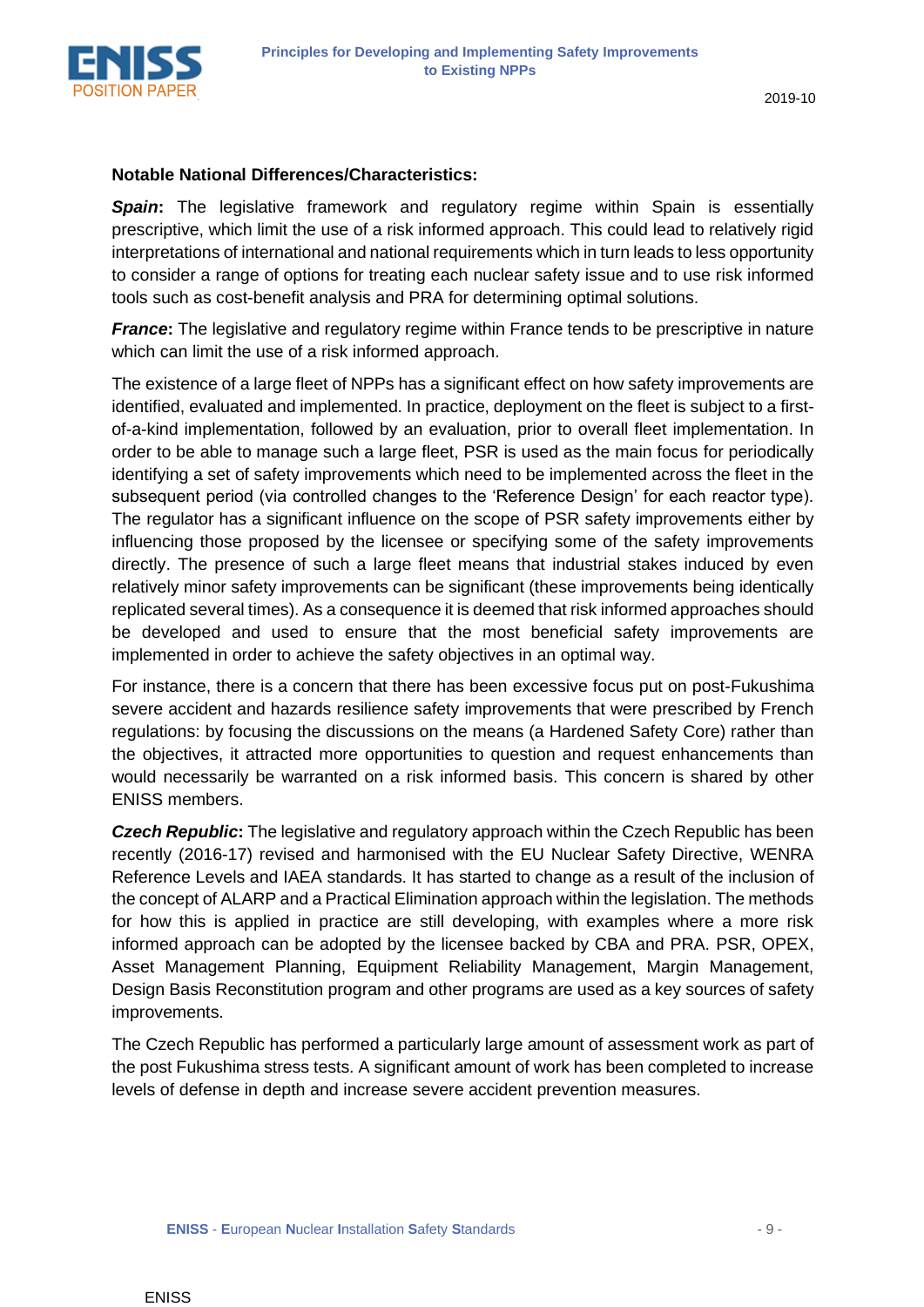

**Principles for Developing and Implementing Safety Improvements** 

**Figure 2: Simple Overview of Safety Improvement Processes**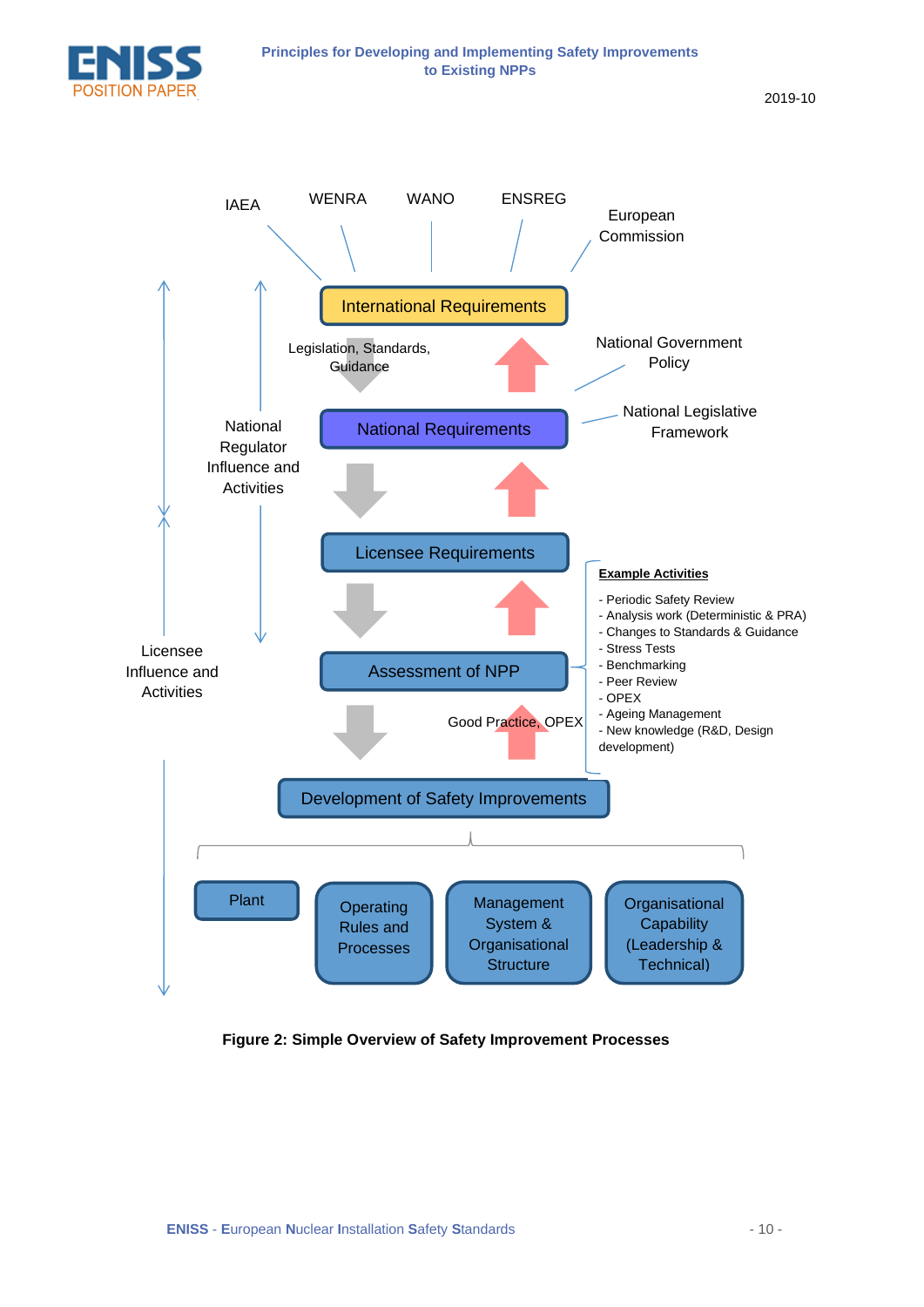

*Switzerland***:** The legal and regulatory framework allows under certain circumstances for a risk informed approach for evaluating potential safety improvements where CBA and PRA may be used. These approaches have been extended for the purposes of evaluating potential safety improvements as a station approaches end of life by the development of the concept of an 'integral safety assessment' approach which takes into account the period of time that the safety improvement will provide benefit for. The ability to adopt a flexible approach to safety improvements relies on a mature suite of safety documentation and a mature relationship with the regulator.

**Belgium:** The legislative and regulatory approach within Belgium tends to lead to more requirements mandated directly through law. However, some flexibility is retained to be able to optimise safety improvements by the licensee. For example PRA can be used to some extent to evaluate and prioritise safety improvements. International standards and guidance tend to be used more directly by the regulator and licensee when assessing NPPs for potential safety improvements.

*Finland***:** The legislative and regulatory approach within Finland is less prescriptive and more outcome focused. This leads to a more balanced approach across deterministic and probabilistic considerations when evaluating safety improvements. Good flexibility is permitted with respect to evaluating options as long as there is a sufficiently robust demonstration that the optimal solution has been selected based on risk informed considerations including the option to use PRA based arguments. Safety improvements tend to be identified and developed on a more continuous basis with PSR tending to report on progress and demonstrating sufficient progress has been made with respect to identifying and addressing safety issues and keeping up with changes to standards, guidance and relevant good practice. The relationship with the regulator is mature and open.

**United Kingdom** The UK is seeking to undertake a significant new build programme led by the development of Hinkley Point C EPR and with other designs being considered. The regulatory environment is possibly the least prescriptive in strict legal terms and is very much goal setting and outcome focused, however, there is a very strong requirement to demonstrate that all options have been considered for any given nuclear safety issue and that the most optimal solution in terms of maintaining risks ALARP has been selected. This regulatory approach tends to lead to a greater degree of modification throughout the NPP lifecycle from assessment of the initial design through to end of life.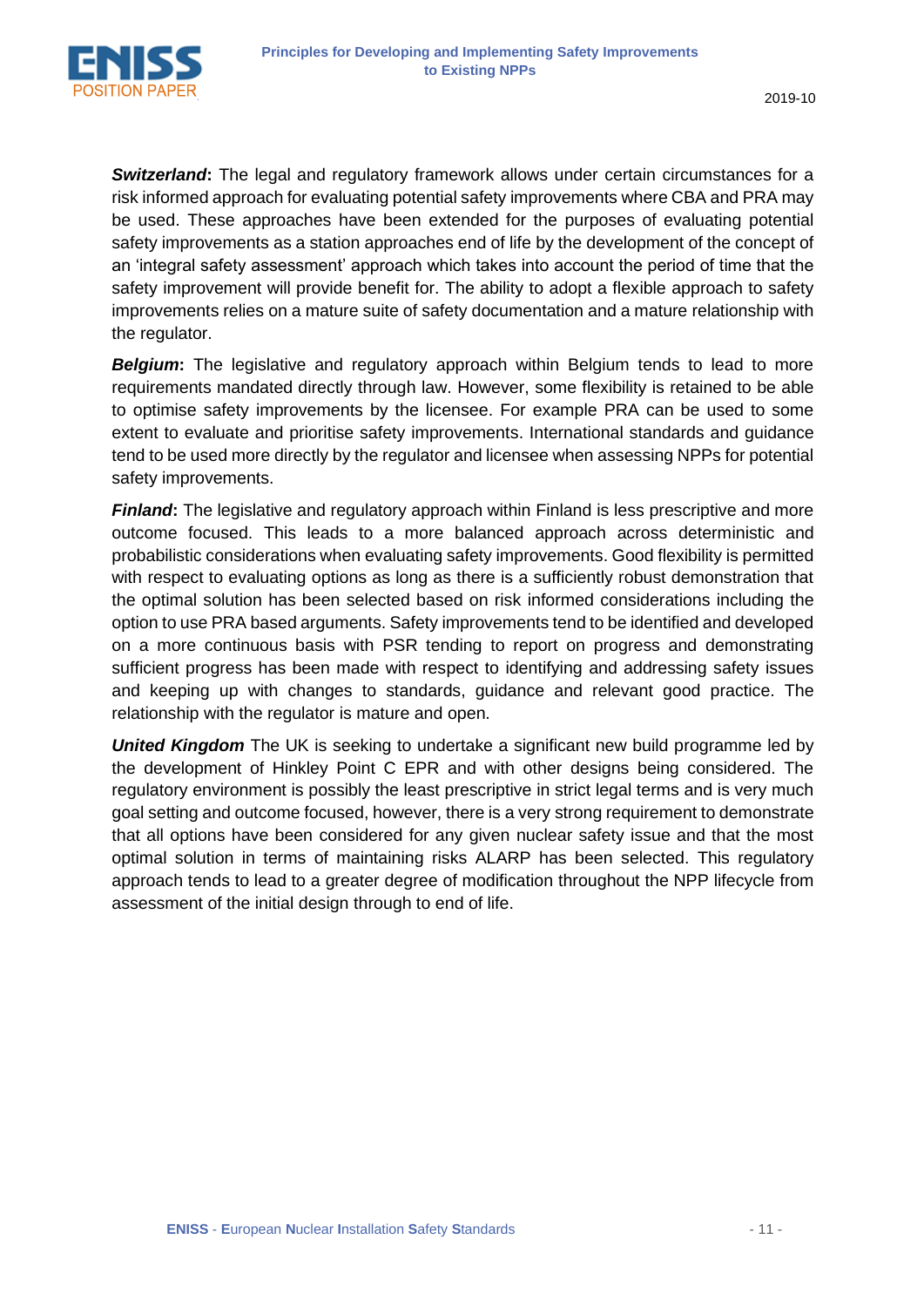

### **4. Key elements drawn from Implementation Experience**

The following key elements were drawn from the discussions of ENISS members' experiences with respect to the development of safety improvements for existing NPPs:

Risk informed analysis and the use of PRA provide significant benefit when evaluating options for safety improvements against the overall objective of maintaining risks ALARP. Risk informed processes ensure that the principle of proportionality is applied in practice.

Development of an optimal scope of Reasonably Practicable safety improvements works in practice where the licensee to regulator relationship is strong with respect to nuclear safety culture and options can be openly discussed without fear of inappropriate ratcheting of safety improvements i.e. where further risk reductions are sought even if not Reasonably Practicable.

Flexibility is required across portfolios of safety improvements in order to allow the most safety significant modifications to be prioritised in terms of risk benefit. Care needs to be taken with respect to any safety improvements that are labelled as 'compliance' as these can tend to be prioritised even if the risk benefit does not warrant it compared to other safety improvements. Note that what is required for compliance can be subjective and judgemental. If appropriate, it should be permissible to agree a permanent non-compliance if there are no compliant options which are Reasonably Practicable.

There is a need to consider the interface with security related safety improvements as these can give rise to conflicting requirements with respect to nuclear safety.

There is potentially a need to rebalance effort away from post Fukushima safety analysis and improvements in order to focus on more frequent faults.

The best strategy for implementing safety improvements can be influenced by a number of factors. For example, for licensees operating small fleets, focussing on continuous improvement year on year with consistent resource levels applied may be advantageous. In contrast, managing safety improvements via 10 yearly PSRs as a focal point may be advantageous for licensees operating large fleets. Other factors which might influence safety improvements are:

- − National / International OPEX
- − The scale of the safety improvement and the impact on the operational documentation
- − The time required to develop it
- − The potential for unintended safety consequences
- The need to optimise the sequencing and grouping of interrelated safety improvements
- − The need to pilot and evaluate a particular safety improvement before fleet roll out
- − The need to identify the optimal plant state for implementation in terms of minimising risk
- − The need to optimise resource availability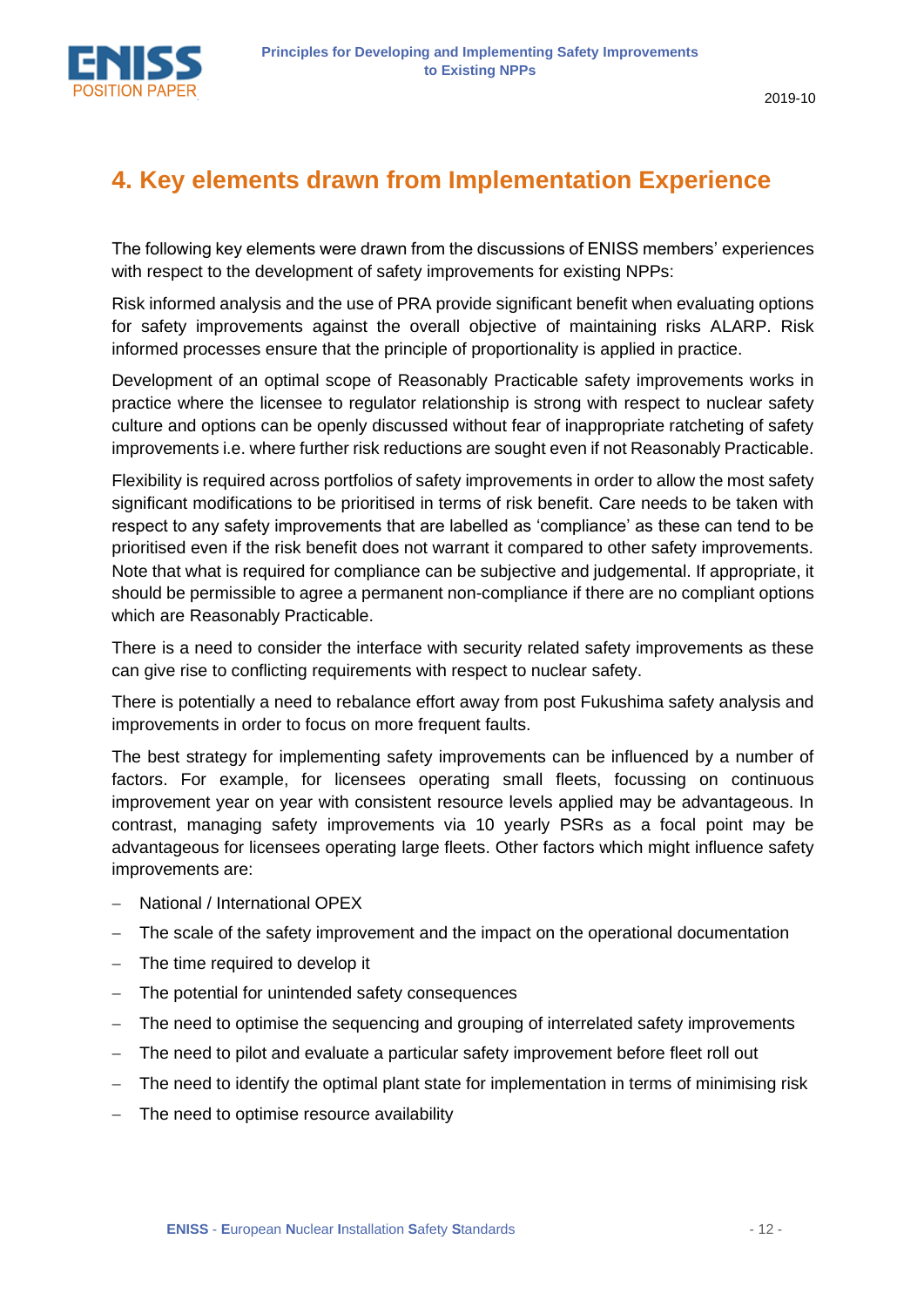

### **5. Principles for a successful approach**

The following principles have been developed to complement those contained in the ENISS companion paper covering the concepts of Cost Benefit Analysis, Reasonably Practicable and Risk Informed.

- *1. The development of Reasonably Practicable risk informed safety improvements under a framework of periodic safety review and continuous improvement is best achieved where a mature, outcome focussed regulator and licensee environment exists.*
	- a. Regulator and licensee should be aligned on:
		- i. Nuclear safety objectives,
		- ii. The legal and regulatory framework which supports these,
		- iii. Application of the key concepts of Periodic Safety Review and Continuous Improvement
		- iv. Application of the key methodologies which support the identification and evaluation of safety improvements; e.g. Defence-in-Depth, etc. (Also see ENISS paper on CBA/RP/RI)
		- v. Acceptable levels of residual risk.
	- b. A trusting relationship, between regulator and licensee, should exist such that nuclear safety issues and the development of safety improvements to address them can be openly and objectively discussed in the best interests of nuclear safety. Discussions may be required at any stage during the safety improvement development lifecycle in support of decision making which ensures risks are maintained ALARP.

#### *2. The licensee's portfolio of safety improvements should be adaptable to changing circumstances throughout the lifecycle of the plant.*

- a. Flexibility should be allowed with respect to the particular management arrangements for offsetting the safety improvements to be implemented. For some licensees, the major modifications may be captured in PSR agreements and minor modifications captured in local 'live' station plans. For other licensees, combined plans may be maintained on different timescales.
- b. The overall portfolio should cover a balanced suite of safety improvements from large safety improvements to smaller enhancements covering all disciplines and areas of operation.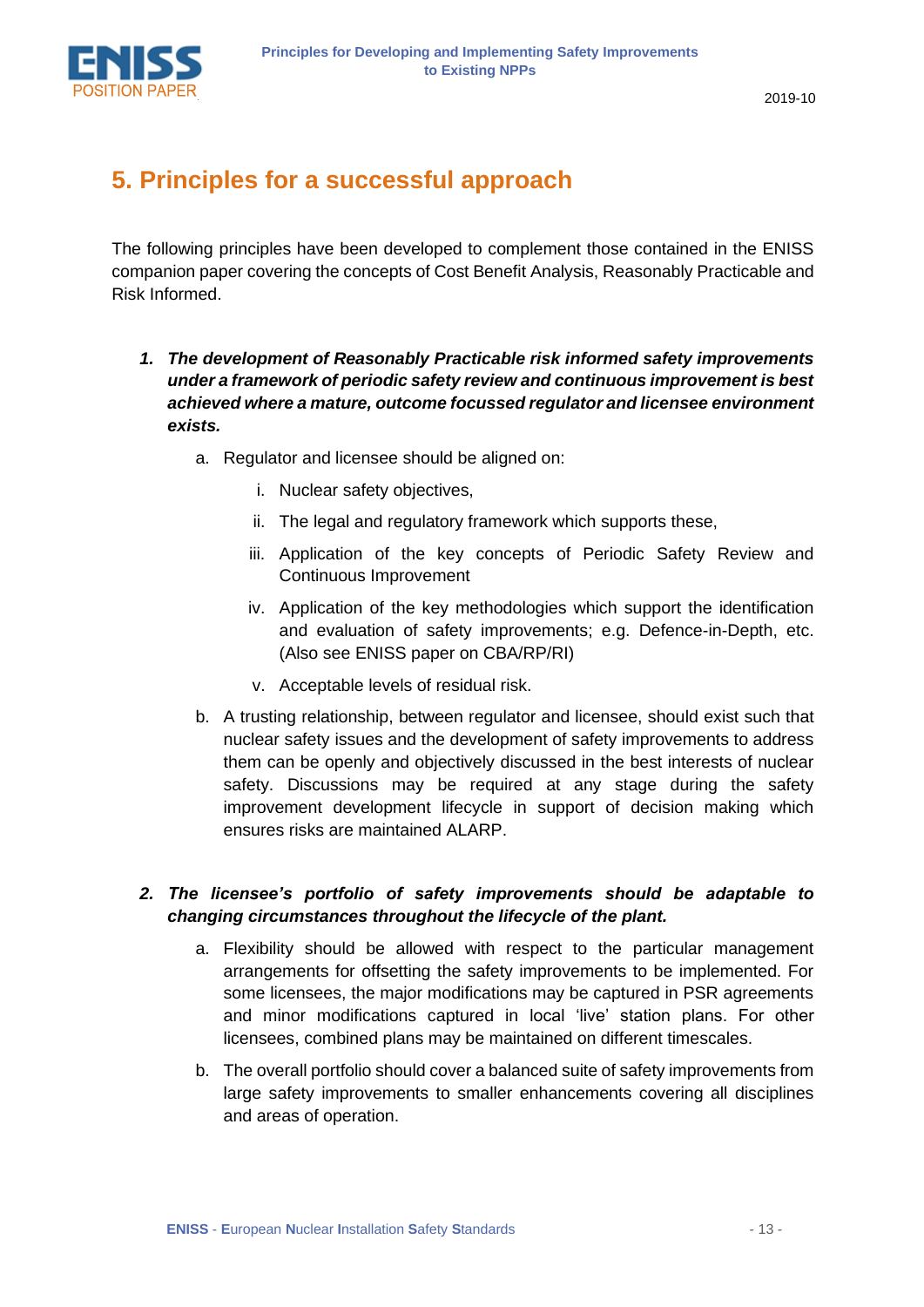- i. Particular areas of interest should not be prioritised to the detriment of others when one considers a risk informed approach; e.g. over emphasis on extreme hazards following Fukushima
- c. The portfolio must be flexible in terms of scope and implementation timing such that it can be re-evaluated and optimised at any stage to adjust the priorities in response to changing circumstances to ensure risks are maintained ALARP.
	- i. A major nuclear safety event
	- ii. Annual review and budget setting
	- iii. In-year adjustments
- *3. Each safety improvement initiative follows a proportionate development process through which options are proposed and evaluated as the design is progressed from identification of an issue, through options definition, concept design, detailed design and implementation.*
	- a. Open discussion between licensee and regulator should be promoted from the outset with agreement of key decisions and milestones.
	- b. Premature decisions between regulator and licensee concerning the preferred option should be avoided. Equally, late communication of licensee decisions and/or regulator requirements should also be avoided.
	- c. The flexibility to reassess an option during the development process should be supported, as in some cases, refined risk analysis or revised cost estimates might lead to different conclusions in a later phase of the development process.
	- d. Incremental ratcheting of requirements and cost escalation as the design is developed should be avoided where it may lead to an overall final solution where the risks are no longer ALARP.
	- e. The flexibility to adopt an optimum installation strategy should be supported which may be influenced by a number of risk factors.

#### *4. Safety improvements must be evaluated against a thorough understanding of the original balanced Design Intent and current safety philosophy in order to avoid unintended consequences and safety disbenefit.*

- a. An optimised plant which is streamlined and relatively simple to understand is preferable to an excessively modified plant where maintenance of all potential safety related systems is a burden and required responses to faults are excessively complicated and likely to be difficult to implement in practice.
- b. Excessive modification based only on benchmarking should be avoided. For example, optimum severe accident measures will differ between larger reactors and smaller reactors due to inherently different threats and potential plant damage states. Solutions should not be automatically copied across.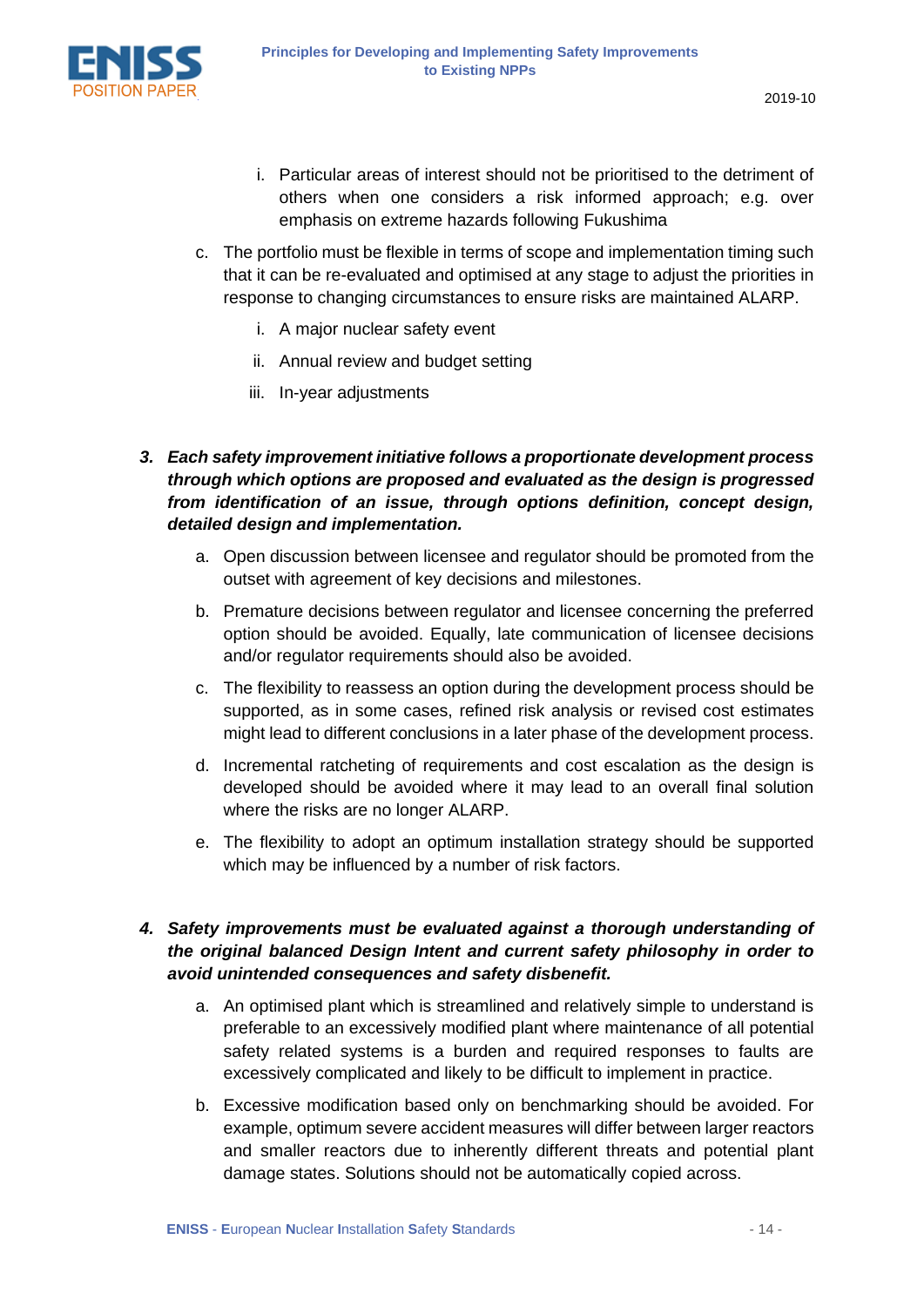

#### *5. The remaining life of the station must be factored into the optimal solution for a particular safety issue.*

- a. Essential compliance requirements must be met and/or maintained, however, it is reasonable to reduce investment in enhancement/excellence safety improvements towards end of life as the remaining lifetime benefit value for potential improvements reduces.
- b. Greater flexibility should be supported for addressing safety issues toward end of life:
	- i. More emphasis on process / procedural changes and enhanced human factors claims in preference to costly hardware modifications.
	- ii. Flexible resilience measures (which could be moved to protect other stations following shut down) may be preferable to significant permanent hardware modifications.
	- iii. Avoidance of excessively demanding standards for new equipment preventing upgrades to obsolete plant; e.g. Control and Instrumentation standards.

#### *6. Safety improvements should be implemented on Reasonably Practicable timescales; prioritised according to relative safety benefit and taking into account reasonable constraints.*

- a. The licensee and regulator should seek a common understanding of the risks and priorities for each safety improvement to justify the associated commitments for implementation, including reasonable timescales. In practice it should be understood that timely implementation cannot be determined according to set rigid rules, however, classification and grouping of different improvements according to safety benefit with associated target timescales may assist with managing a large portfolio of safety improvements.
- b. The setting of specific timescales for each safety improvement should be realistic and accommodate all reasonable constraints and requirements associated with each safety improvement. Table 1 lists a number of these which may apply.
- c. The licensee should target implementation of the most safety significant improvements for a particular design of station within maximum timescales of 10 years which is linked to PSR periodicity.
- d. For safety improvements which involve staged implementation (e.g. taking multiple outages), opportunities should be sought to accrue the maximum safety benefit as early into the project as Reasonably Practicable.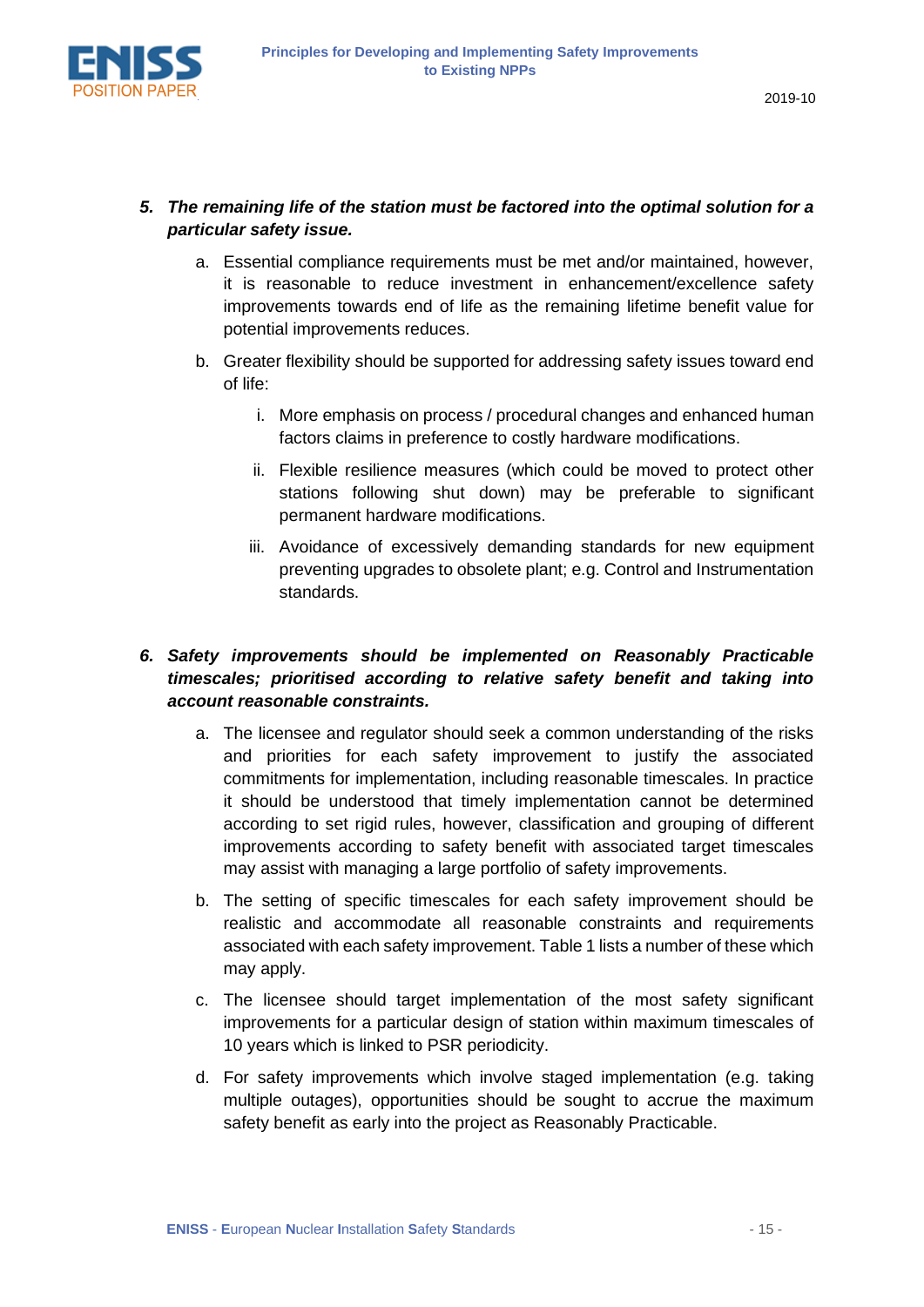

#### **Table 1: Factors Affecting Timely Implementation of Safety Improvements**

Safety significance of the improvement, in absolute and relative terms – noting that new OPEX and knowledge may impact the assessment

Design phase duration, including the consideration of several options and the associated decision making process

Complexity and interfaces with other SSCs (in design, manufacturing, installation and/or testing)

The need for optimising the design and installation to reduce the dose uptake and other risks to the workers when implementing the change

The need for applying a thorough process to avoid errors or undermine the overall plant safety, accounting for the safety improvement portfolio

The necessary R&D activities and testing, especially when the improvement includes novelties

The implications of changes in codes & standards

The optimal order of the implementation of a set of modifications, with possible interfaces to be dealt with

Existence of alternatives, e.g. interim or partial improvements

Remaining lifetime of the NPP operation

The need for new safety analysis methodologies, DBA or DEC for example, which then have to be assessed by the regulator

Supply chain issues (capacities, competencies, availabilities, interfaces …)

Schedule and durations of plant outages

Minimisation of needs for documentation updates and training (i.e. minimise the number of design and operation configurations)

Other operational constraints within the licensee organisation, e.g. human resources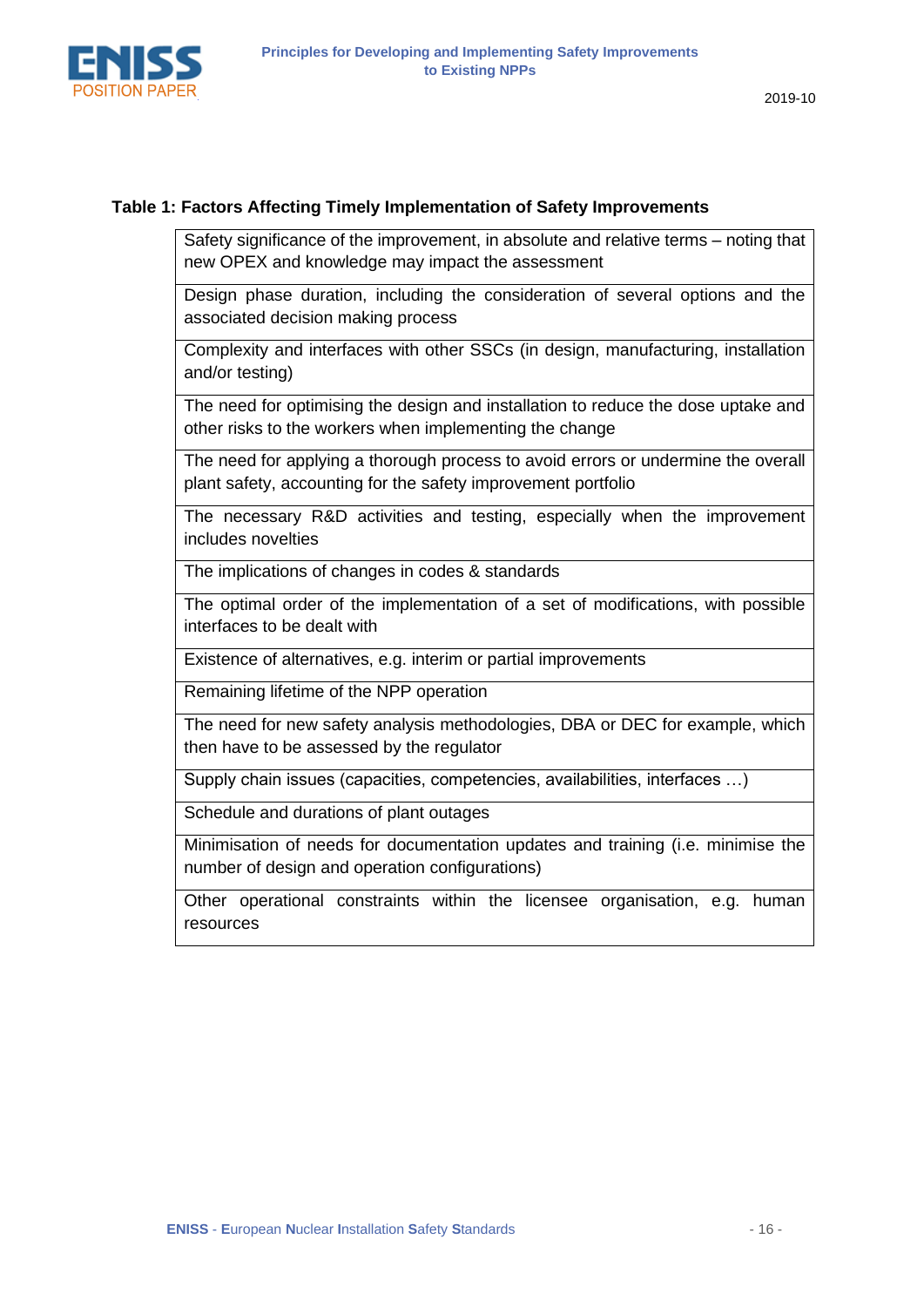

### **6. Conclusion**

The experiences of ENISS members have been collated and reviewed in order to identify good practices to adopt and pitfalls to avoid when developing and implementing safety improvements during the lifetime of a NPP. This has resulted in six principles being derived to communicate the common position and which cover:

- − The need for a positive licensee to regulator relationship.
- − The need to be able to optimise the priorities of different safety improvements.
- − The need for a robust yet flexible safety improvement lifecycle.
- − The need to respect and remain suitably aligned with the original Design Intent.
- − The need to be able to factor in the residual lifetime of the plant.
- − The need for timely implementation of safety improvements.

-------------------------------------------------